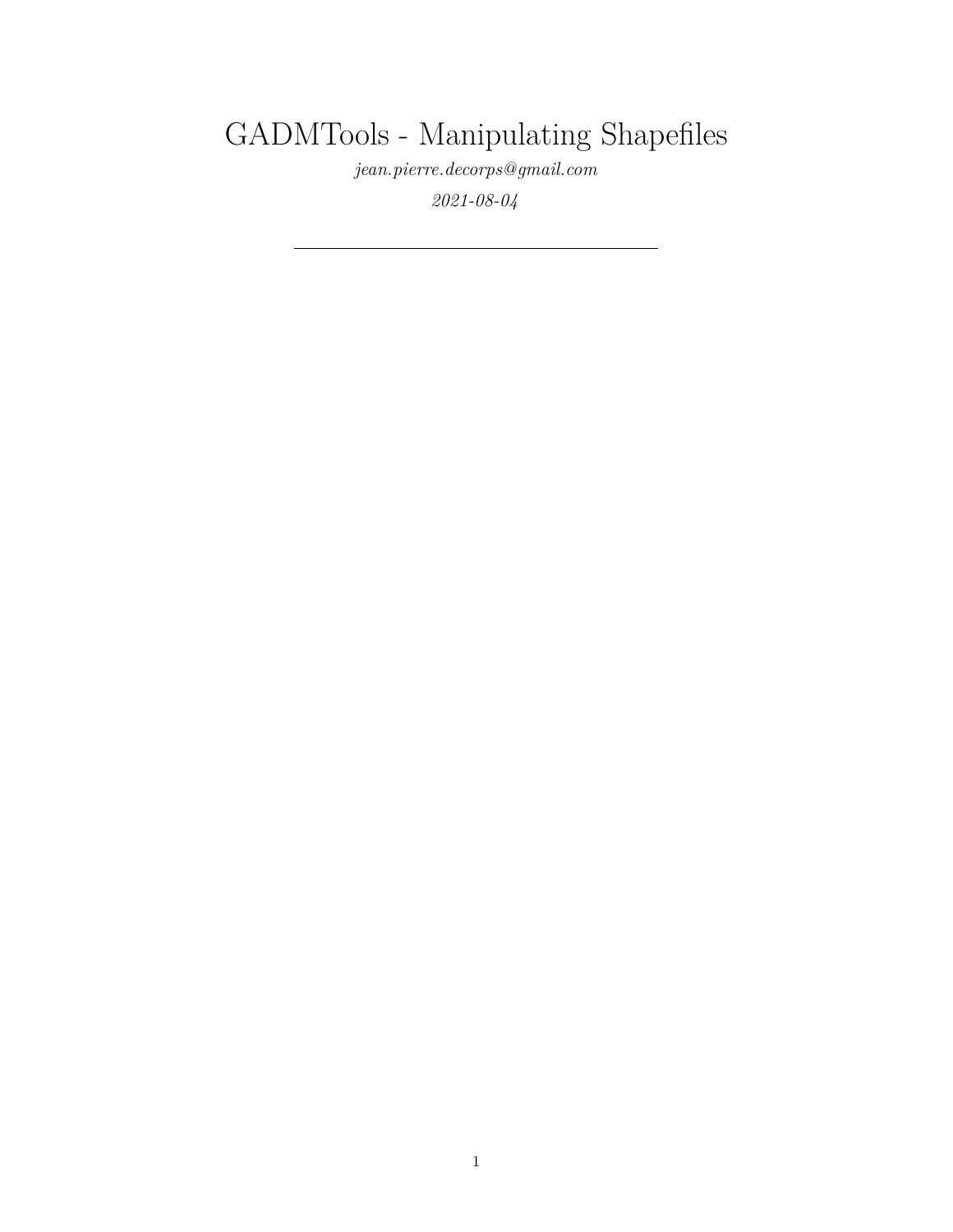### **What is GADM?**

GADM, the Database of Global Administrative Areas, is a high-resolution database of country administrative areas, with a goal of "all countries, at all levels, at any time period. The database has a few export formats, including shapefiles that are used in most common GIS applications.[2] Files formatted for the programming language R are also available, allowing the easy creation of descriptive data plots that include geographical maps. Although it is a public database, GADM has a higher spatial resolution than other free databases and also higher than commercial software such as ArcGIS. GADM is not freely available for commercial use. The GADM project created the spatial data for many countries from spatial databases provided by national governments, NGO, and/or from maps and lists of names available on the Internet (e.g. from Wikipedia).

The GADM website and data repository is hosted at UC Davis in the Hijmans Lab. The Hijman lab is run by Robert Hijmans an Environmental Science and Policy faculty member in the Geography Graduate Group. [ source Wikipedia -<https://en.wikipedia.org/wiki/GADM> ]

## **What is GADMTools?**

**GADMTools** is an R package to manipulate shapefiles from GADM and to make geo-statistical representations easily.

**GADMTools** can use 2 shapefile formats, *SpatialPolyonsDataFrame (SP)* and *Simple Features (SF)*, both provided by GADM as .rds files.

**NB**: the SF format is supported only from version 3.5 of GADMTools.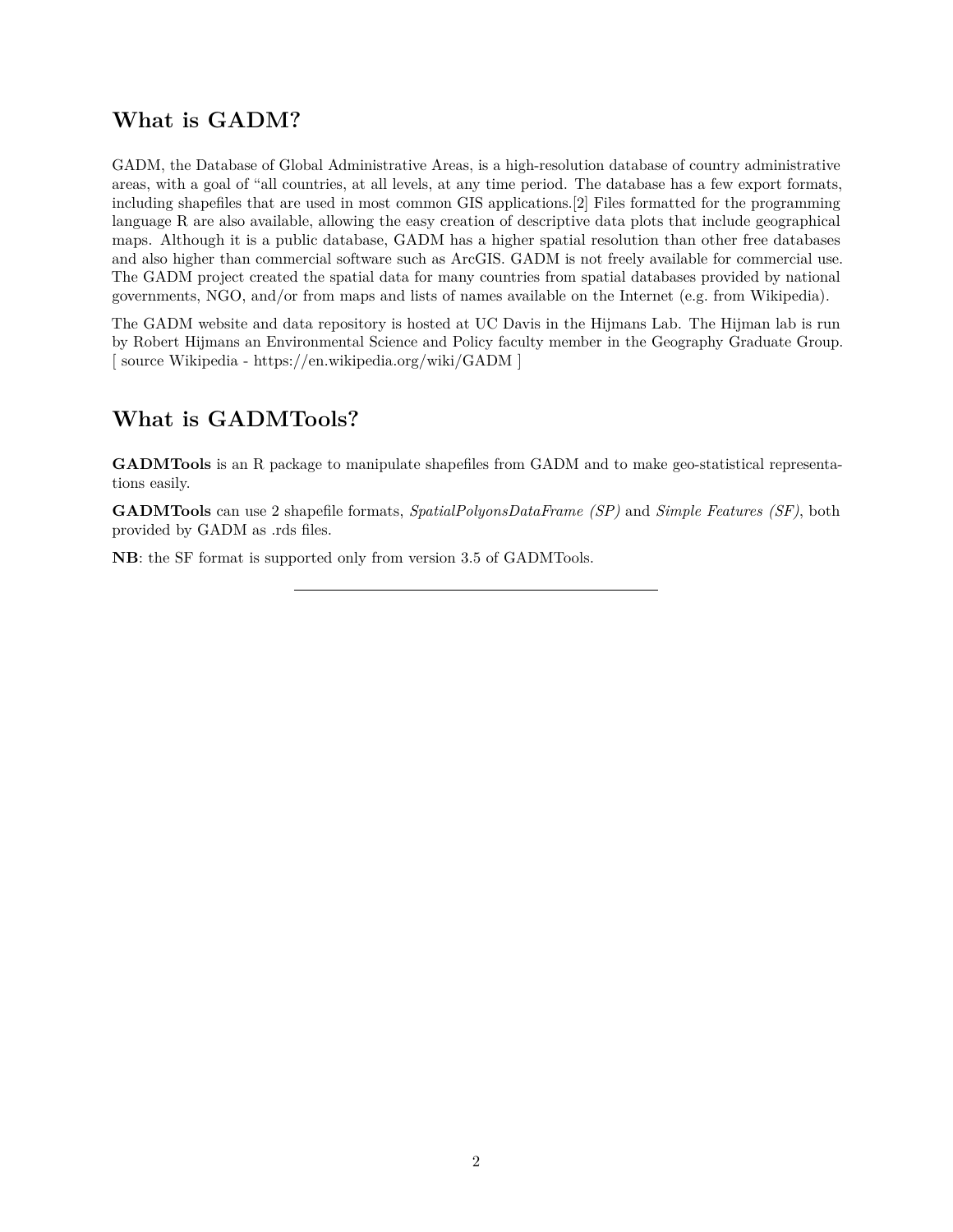# **Manipulating shapefiles**

#### **functions**

| SpatialPolygons        | Simple Features                             | Description                                                                                      |
|------------------------|---------------------------------------------|--------------------------------------------------------------------------------------------------|
| gadm_sp_loadCountries  | gadm_sf_loadCountries<br>gadm_sf_import_shp | downloads or loads one or more shapefiles<br>load a shp file and convert it to gadm sf<br>object |
| gadm_crop              | gadm_crop                                   | crop a region to a specific rectangle                                                            |
| gadm_exportToShapefile | gadm_exportToShapefile                      | Export to ESRI Shapefile                                                                         |
| gadm_getBackground     | gadm_getBackground                          | Gets tiles with 'rosm' from OpenStreetMap                                                        |
| gadm_getBbox           | gadm_getBbox                                | get the bounding box of the map                                                                  |
| gadm_loadStripped      |                                             | Load a GADM stripped shapefile                                                                   |
| gadm_longTo360         | gadm_longTo360                              | Converts longitudes from -180 $^{\circ}$ - 0 $^{\circ}$ - 180 $^{\circ}$                         |
|                        |                                             | to $0^\circ$ - $360^\circ$                                                                       |
| gadm_remove            | gadm_remove                                 | Removes one or more regions from a map in<br>a GADMWrapper/GT2 object                            |
| gadm_removeBackground  | gadm removeBackground                       | Removes the background of a map                                                                  |
| gadm_saveStripped      |                                             | Save a stripped GADM object                                                                      |
| gadm_subset            | $\text{gadm\_subset}$                       | Extract regions. "subset" does not work                                                          |
|                        |                                             | since release $3.5-1$                                                                            |
| gadm_union             | gadm_union                                  | Merges regions                                                                                   |
| listNames              | listNames                                   | List the region names for an administrative                                                      |
|                        |                                             | level                                                                                            |
| saveAs                 | saveAs                                      | Save your own GADM shapefile as a .rds file                                                      |
| stripSP                |                                             | Strip a GADMWrapper object                                                                       |

**CAUTION**: Functions whose names were previously prefixed by "gadm." are now prefixed by "gadm\_" for compliance with the R language coding conventions. Older functions are still availables for this release but will be removed in the next release. Generally all the "." in the function names have been replaced by "\_".

Function *gadm.loadCountries* has been removed.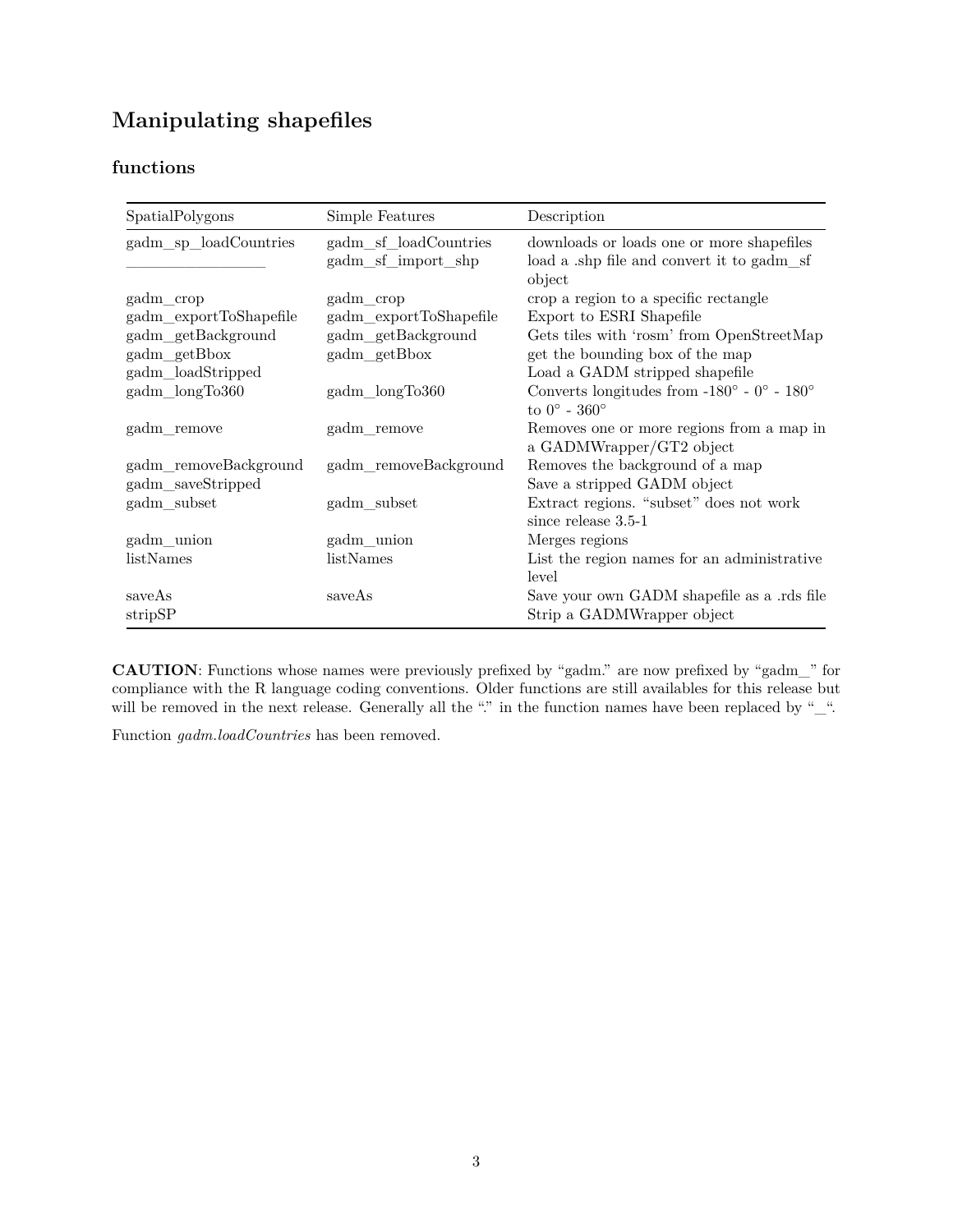This is a main function of GADMTools, with it, you can load or download one or more shapefiles. If you load many shapefiles, the function assembles the shapefiles into one.

The old function *gadm\_loadCountries* has been removed.

*gadm\_sp\_loadCountries*(

fileNames,  $level = 0,$ basefile=GADM\_BASE, baseurl=GADM\_URL, simplify=NULL )

| Parameter | Description                                                                                        |
|-----------|----------------------------------------------------------------------------------------------------|
| fileNames | <b>Character vector</b> of named regions. An ISO-3166-1 code or a custom name. You don't           |
|           | have to specify the suffix $(\text{admX})$ nor the file extension $(rds)$ .                        |
| level     | <b>Integer</b> - the level of the administrative boundaries (0 is the country, higher values equal |
|           | finer divisions)                                                                                   |
| basefile  | Character - the path of the directory where shapefiles are stored. Default is "./GADM"             |
| baseurl   | <b>Character</b> - the url of GADM files. Default is                                               |
|           | http://biogeo.ucdavis.edu/data/gadm. $8/rds$ /                                                     |
| simplify  | Numeric numerical tolerance value to be used by the Douglas-Peuker algorithm. Higher               |
|           | values use less polygon points (and less memory) and lower values use more polygon points          |
|           | (and more memory). We suggest not going higher than 0.025 in order for intra-country               |
|           | boundaries to align.                                                                               |

**Return**: Object *gadm\_sp*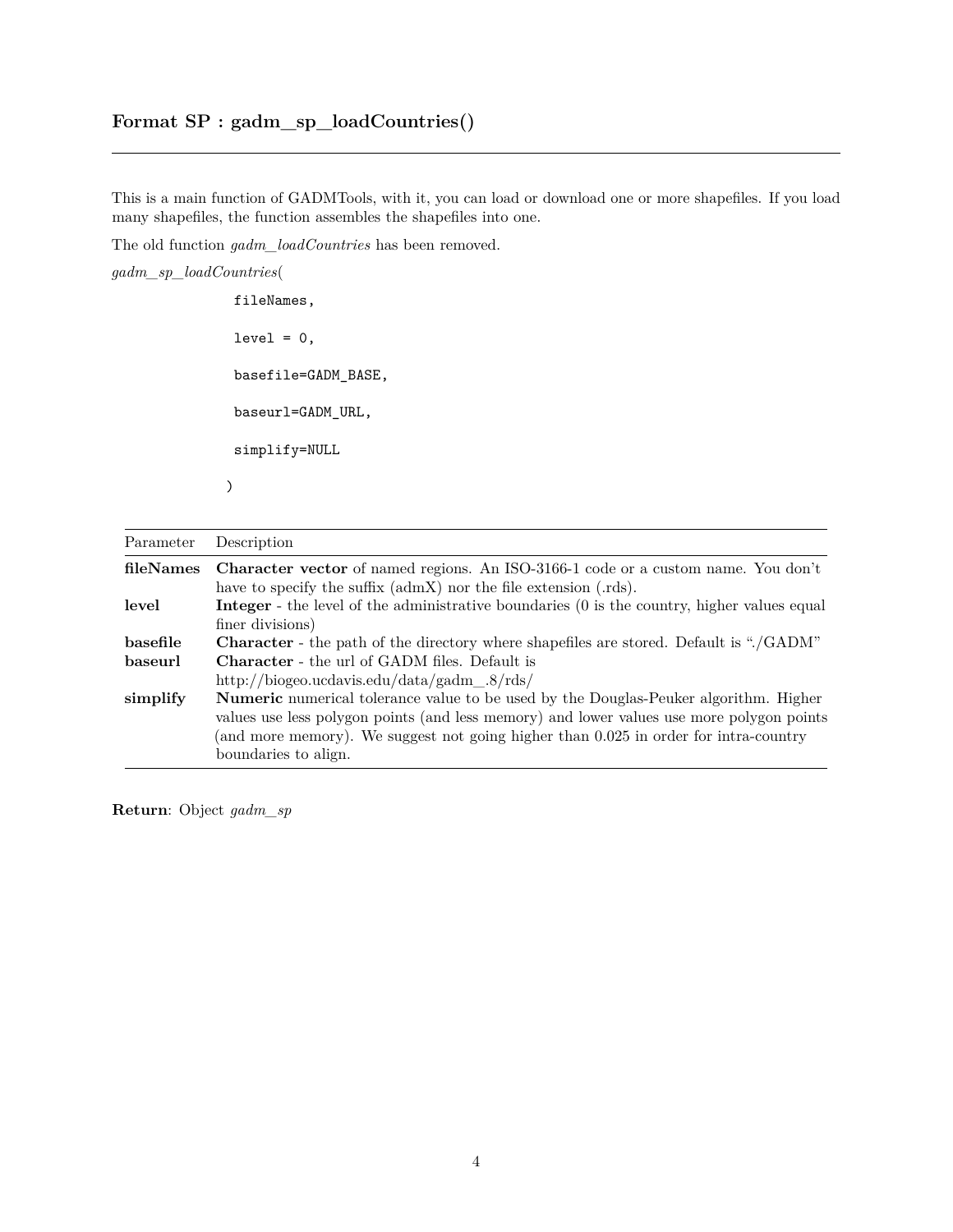This is a main function of GADMTools, with it, you can load or download one or more shapefiles. If you load many shapefiles, the function assembles the shapefiles into one.

*gadm\_sf\_loadCountries*(

fileNames,  $level = 0,$ basefile=GADM\_BASE, baseurl=GADM\_URL, simplify=NULL )

| Parameter | Description                                                                                                                                                                                                                                                               |
|-----------|---------------------------------------------------------------------------------------------------------------------------------------------------------------------------------------------------------------------------------------------------------------------------|
| fileNames | <b>Character vector</b> of named regions. An ISO-3166-1 code or a custom name. You don't<br>have to specify the suffix (admX) nor the file extension (.rds).                                                                                                              |
| level     | <b>Integer</b> - the level of the administrative boundaries (0 is the country, higher values equal<br>finer divisions)                                                                                                                                                    |
| basefile  | Character - the path of the directory where shapefiles are stored. Default is "./GADM"                                                                                                                                                                                    |
| baseurl   | <b>Character</b> - the url of GADM files. Default is                                                                                                                                                                                                                      |
|           | http://biogeo.ucdavis.edu/data/gadm $.8/rds/$                                                                                                                                                                                                                             |
| simplify  | Numeric numerical tolerance value to be used by the Douglas-Peuker algorithm. Higher<br>values use less polygon points (and less memory) and lower values use more polygon points<br>(and more memory). We suggest not going higher than 0.025 in order for intra-country |
|           | boundaries to align.                                                                                                                                                                                                                                                      |

**Return**: Object *gadm\_sf*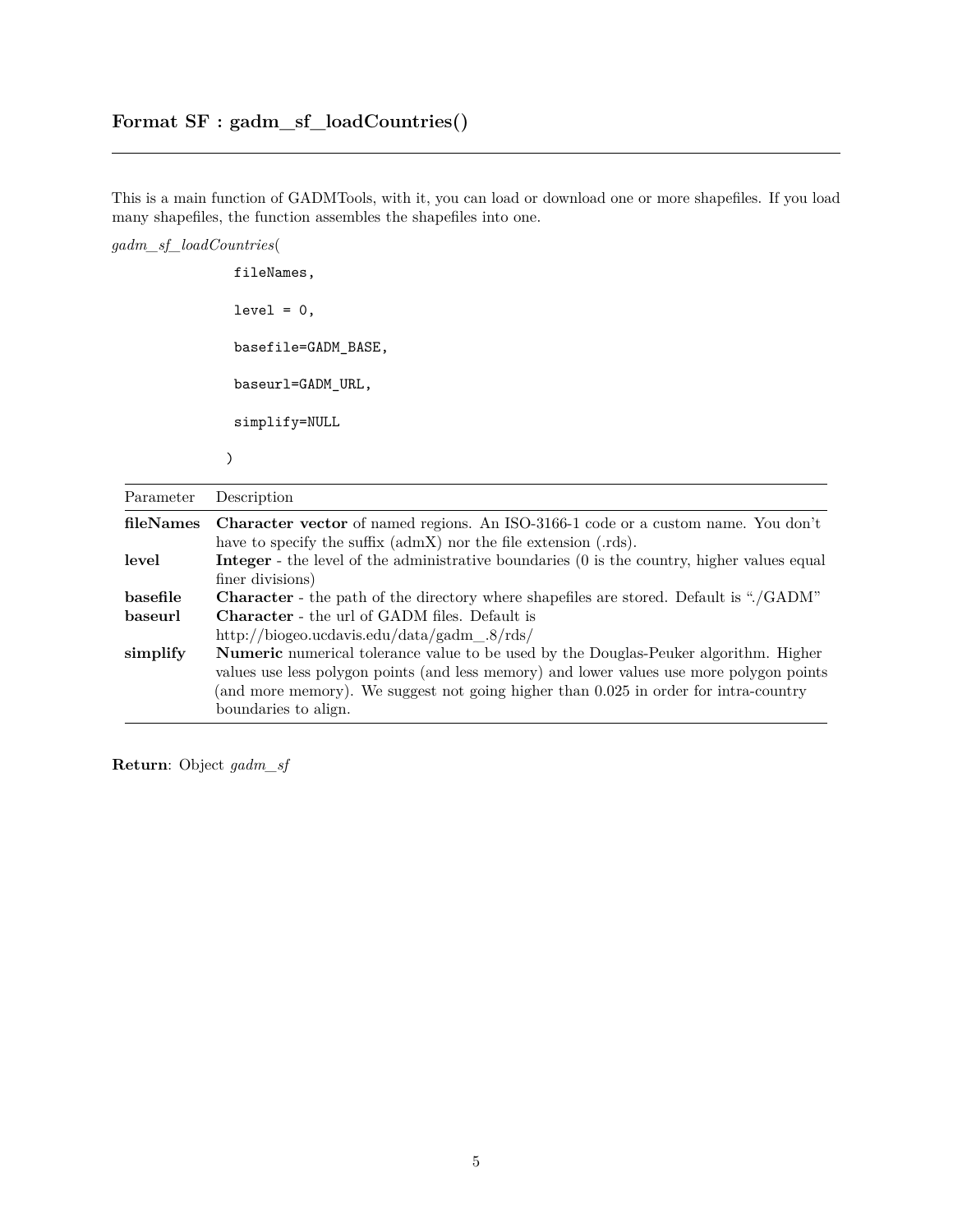Sometimes we need to import shapefiles different from those provided by GADM.org. It is possible to read and import a file in shapefile format (.shp,.dbf,.proj) and put it in gadm\_sf format for use with GADMTools.

*gadm\_sf\_import\_shp*(

dir, name, level, del = NULL, renamed = NULL, keepall = FALSE

)

| Parameter | Description                                                                                    |
|-----------|------------------------------------------------------------------------------------------------|
| dir       | <b>Character</b> path to the directory where shp file is located (eg. " $\langle$ ")           |
| name      | <b>Character</b> - name of the ship file without the extension (example: "india"),             |
| level     | <b>Integer</b> - the administrative level                                                      |
| del       | <b>Character vector</b> - the variables (columns) to be deleted (optional if keepall == FALSE) |
| renamed   | <b>Character vector</b> - the variables to be renamed (eg. the administrative fields in GADM   |
|           | are named NAME_X where X is the level, and the ISO $code(3)$ ,                                 |
| keepall   | <b>Boolean</b> if it is FALSE (default), allows to keep only the columns useful for GADMTools. |

**Return**: Object *gadm\_sf*

**Example**

```
map <- gadm_sf_import_shp(dir="./", name = "india", level = 2,
                          del = c("DCODE", "NAME3", "SDCODE"),
                          renamed = c('ISO' = 'COUNTRY', )'NAME_0' = 'COUNTRY_L0','NAME_1' = 'NAME1','NAME_2' = 'NAME2'),
                          keepall = FALSE
                          )
map$sf$ISO <- "IND"
map$sf$NAME_0 <- "India"
```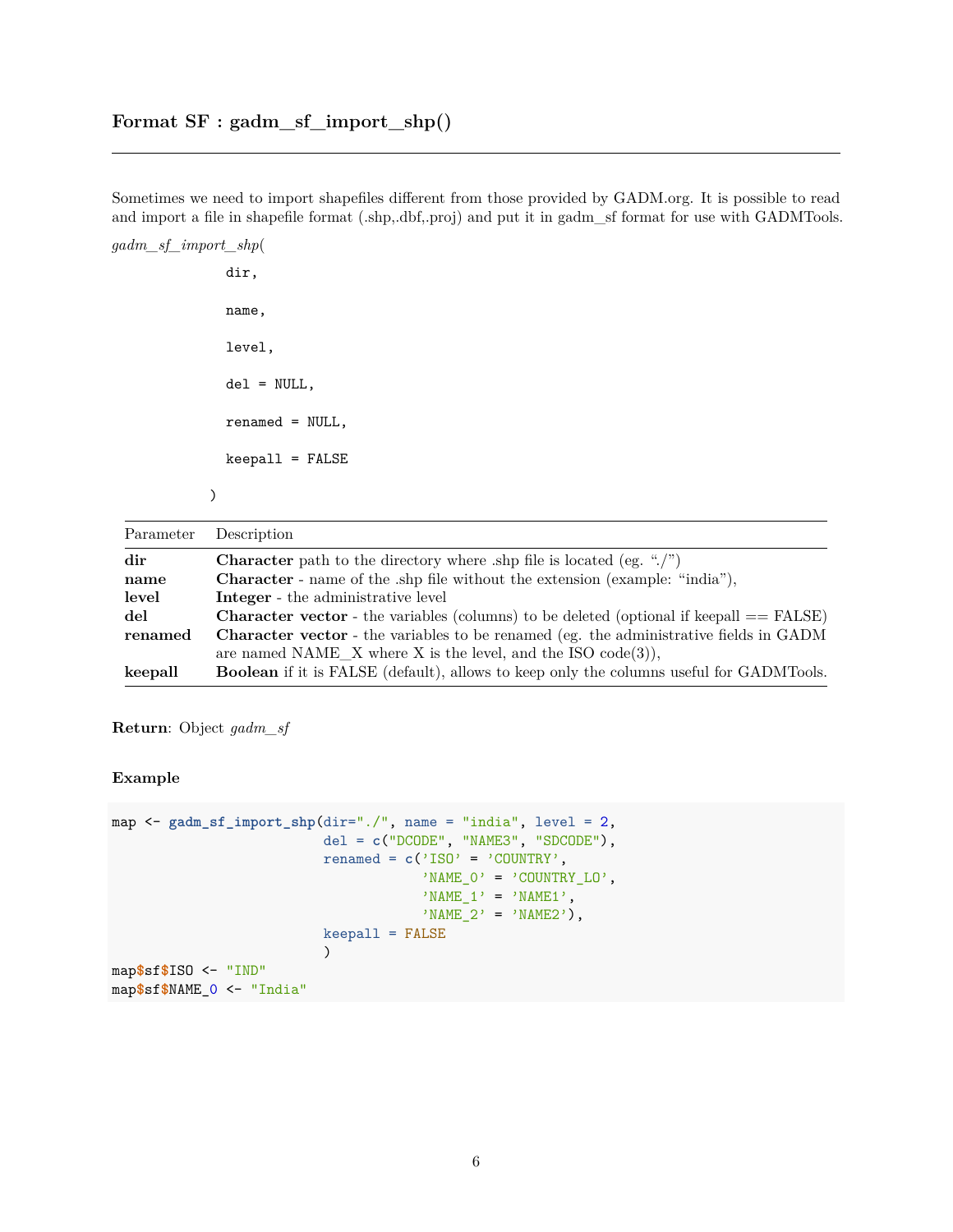Export a gadm object to an ESRI Shapefile. This function create a directory with te name provided as parameter which contains 4 files :

- $\bullet\,$ name.dbf
- name.prj
- name.shp
- $\bullet\,$  name.shx

Where "name" is the name provided as parameter. Directory is created in the current working directory

*gadm\_exportToShapefile*(

x,

name

)

|              | Parameter Description                         |
|--------------|-----------------------------------------------|
| $\mathbf{x}$ | <b>Character</b> - gadm_sp or gadm_sf Object  |
| name         | <b>Character</b> - name given to te shapefile |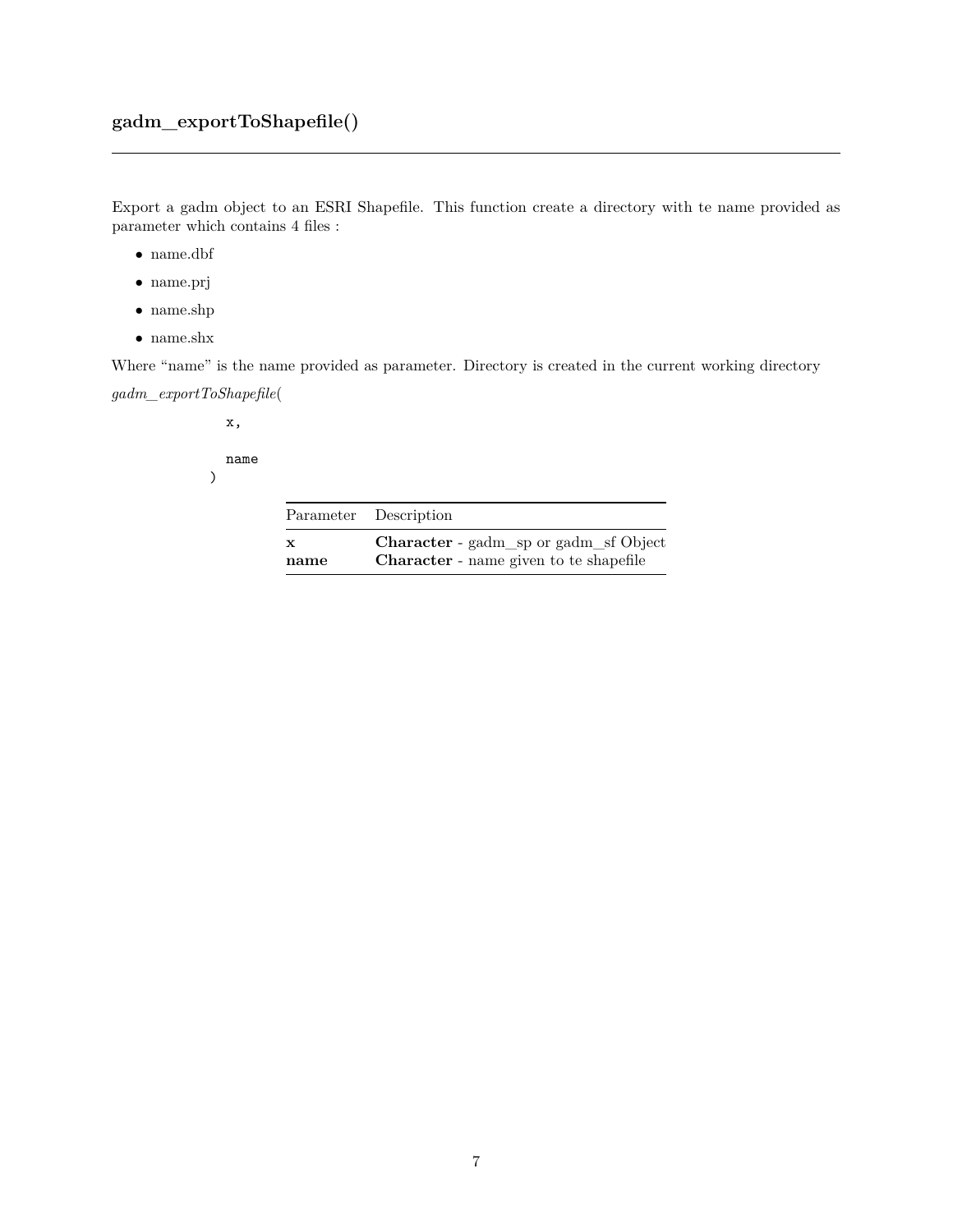#### **Loading a country**

**library**(GADMTools)

```
# Loading country border (level=0 [default])
# -----------------------------------------------------------------
map <- gadm_sf_loadCountries("FRA", basefile = "./")
gadm_plot(map) + theme_light()
```


Figure 1: Loading a single country (level  $= 0$ )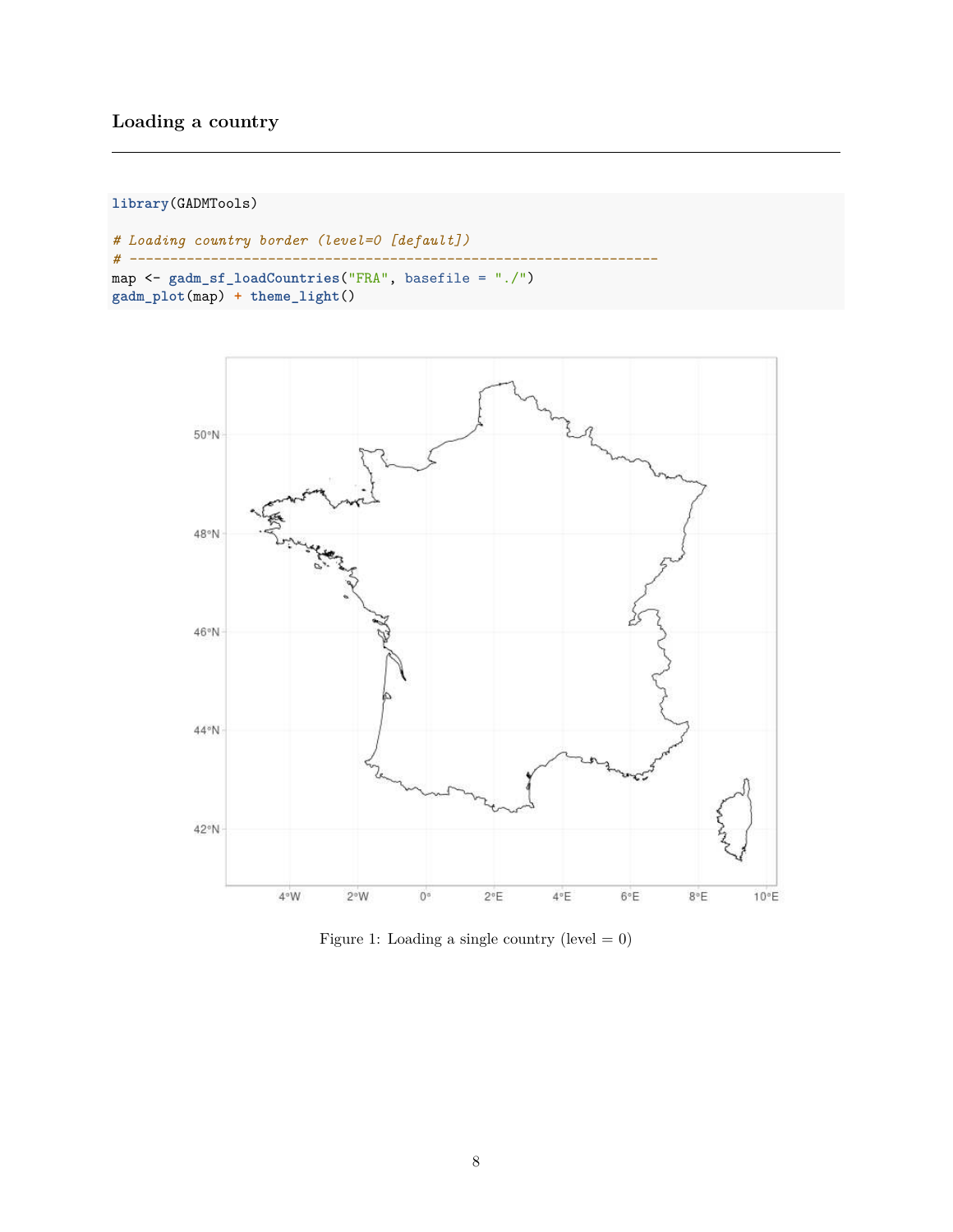#### **Loading a country at an administrative level**

**library**(GADMTools)





**NB**: you can use *gadm\_sf\_loadCountries* instead of *gadm\_sp\_loadCountries*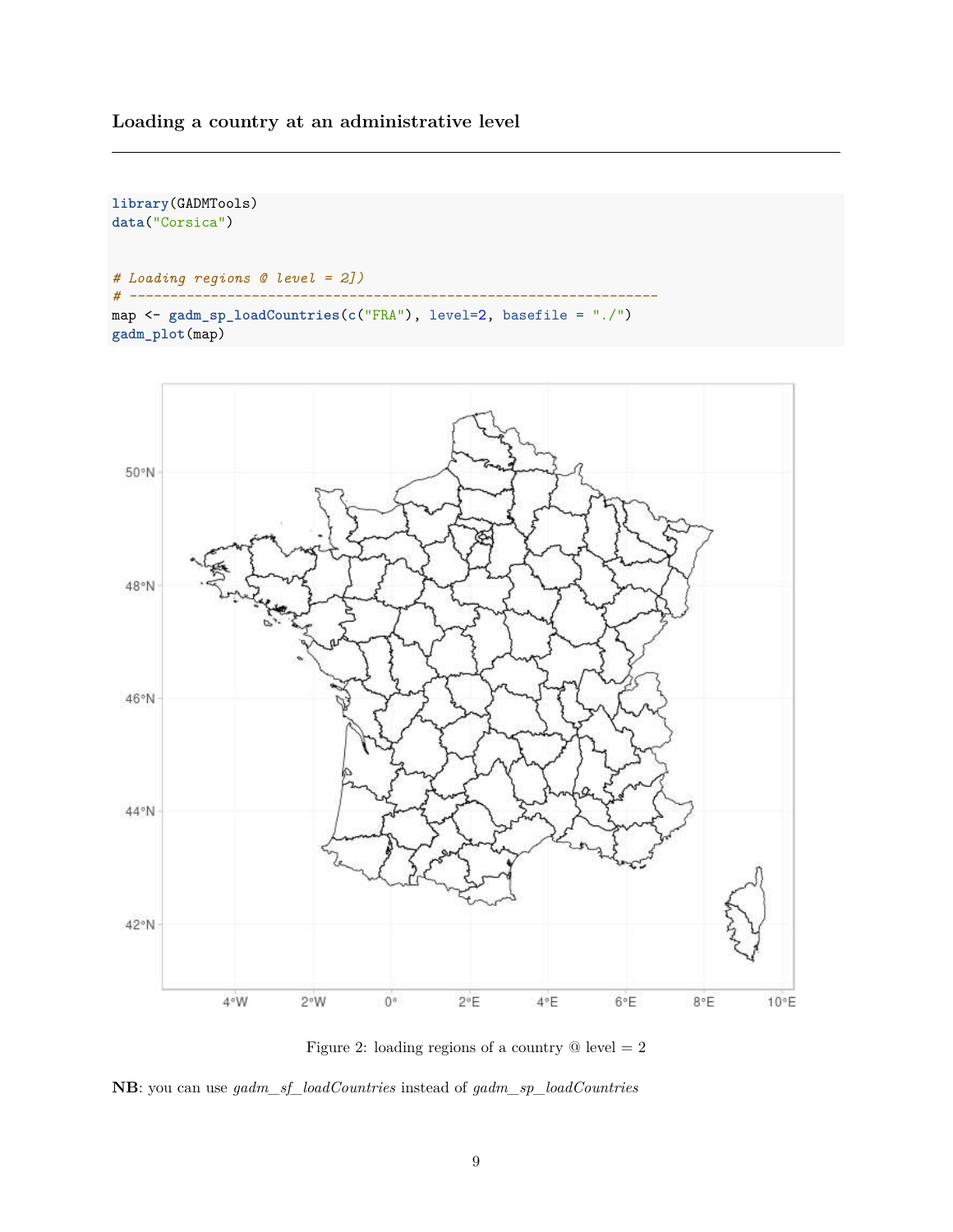#### **Assembling many countries**

**library**(GADMTools)

```
# Assemble administrative boundaries (country level = 0)
# -----------------------------------------------------------------
map <- gadm_sp_loadCountries(c("BEL","LUX","NLD"), basefile = "./")
gadm_plot(map + theme_light()
```


Figure 3: Benelux = Belgium + Luxembourg + Netherlands  $@$  level = 0 **NB**: you can use *gadm\_sf\_loadCountries* instead of *gadm\_sp\_loadCountries*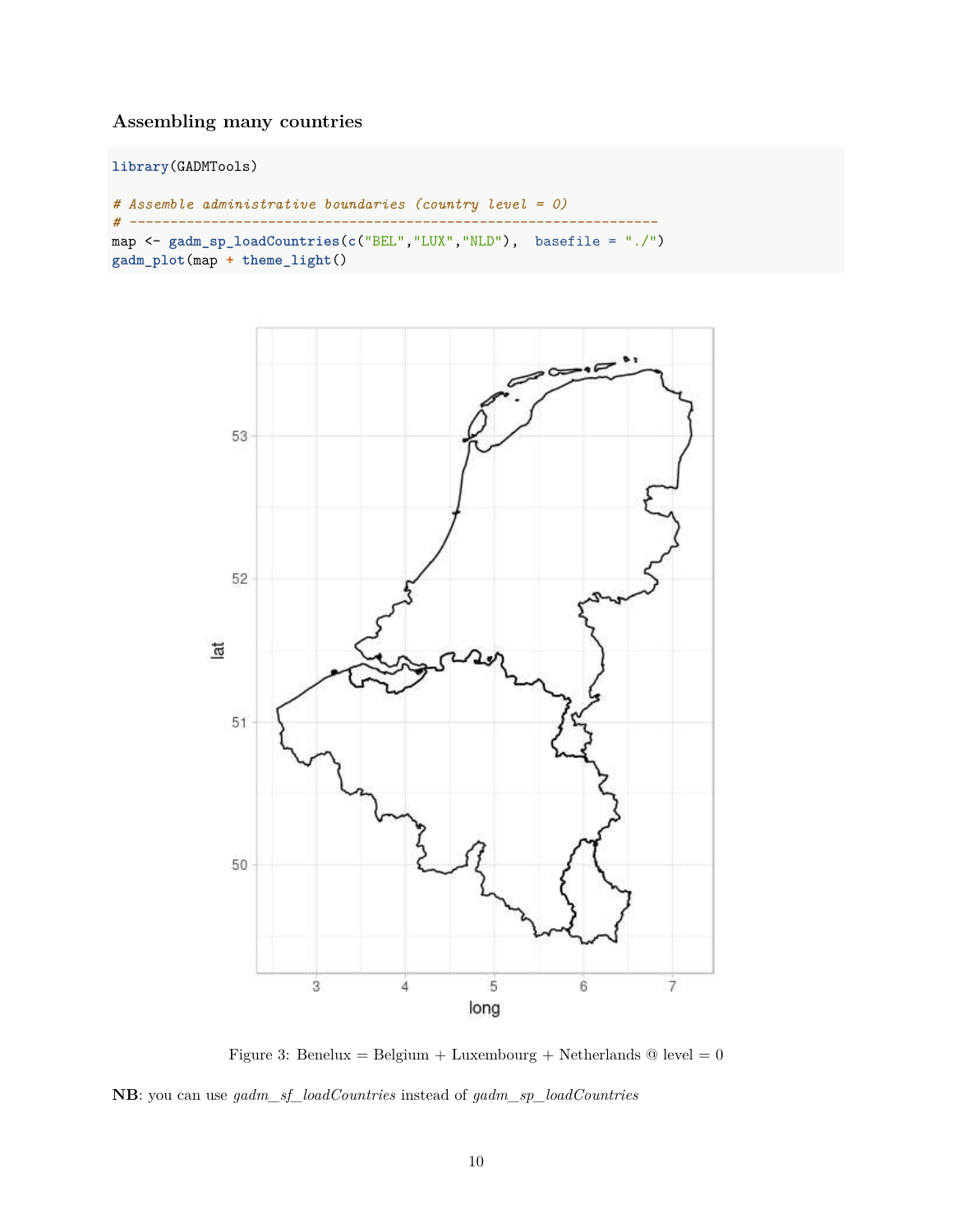#### **Extracting regions**

```
\#\#\#\text{ First extracting "Core" from France} @ level 4FRA <- gadm_sf_loadCountries("FRA", level = 4, basefile = "./")
Corsica <- gadm_subset(FRA, level=1, regions="Corse")
```
**gadm\_plot**(Corsica) **%>% gadm\_showNorth**("tl") **%>% gadm\_showScale**('bl')



Figure 4: Corsica (Region of France) @ level 4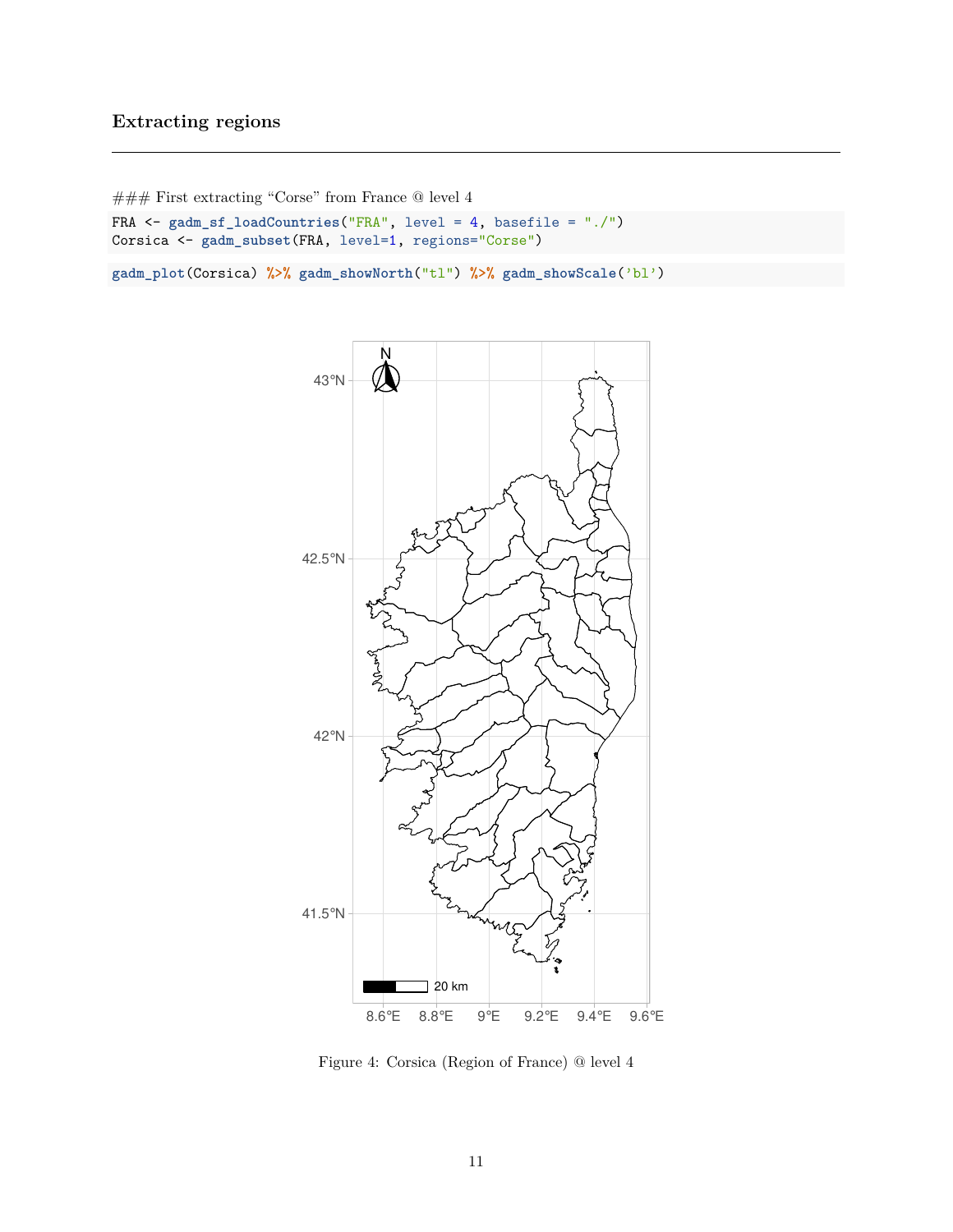In order to extract some regions of a map we need to know them. The *listNames()* function allows this. The subset function is then used to extract the desired regions.

CAUTION: only the administrative levels that have been loaded in the loadCountries object can be listed. For instance, with a map loaded @ level 4, the level for listNames can be one of [0, 1, 2, 3, 4]. Names are given in the country's language or English.

**listNames**(Corsica, 2)

```
## [1] "Corse-du-Sud" "Haute-Corse"
```

```
HCorse <- gadm_subset(Corsica, regions="Haute-Corse", level=2)
gadm_plot(HCorse)
```


Figure 5: Corsica - Haute-Corse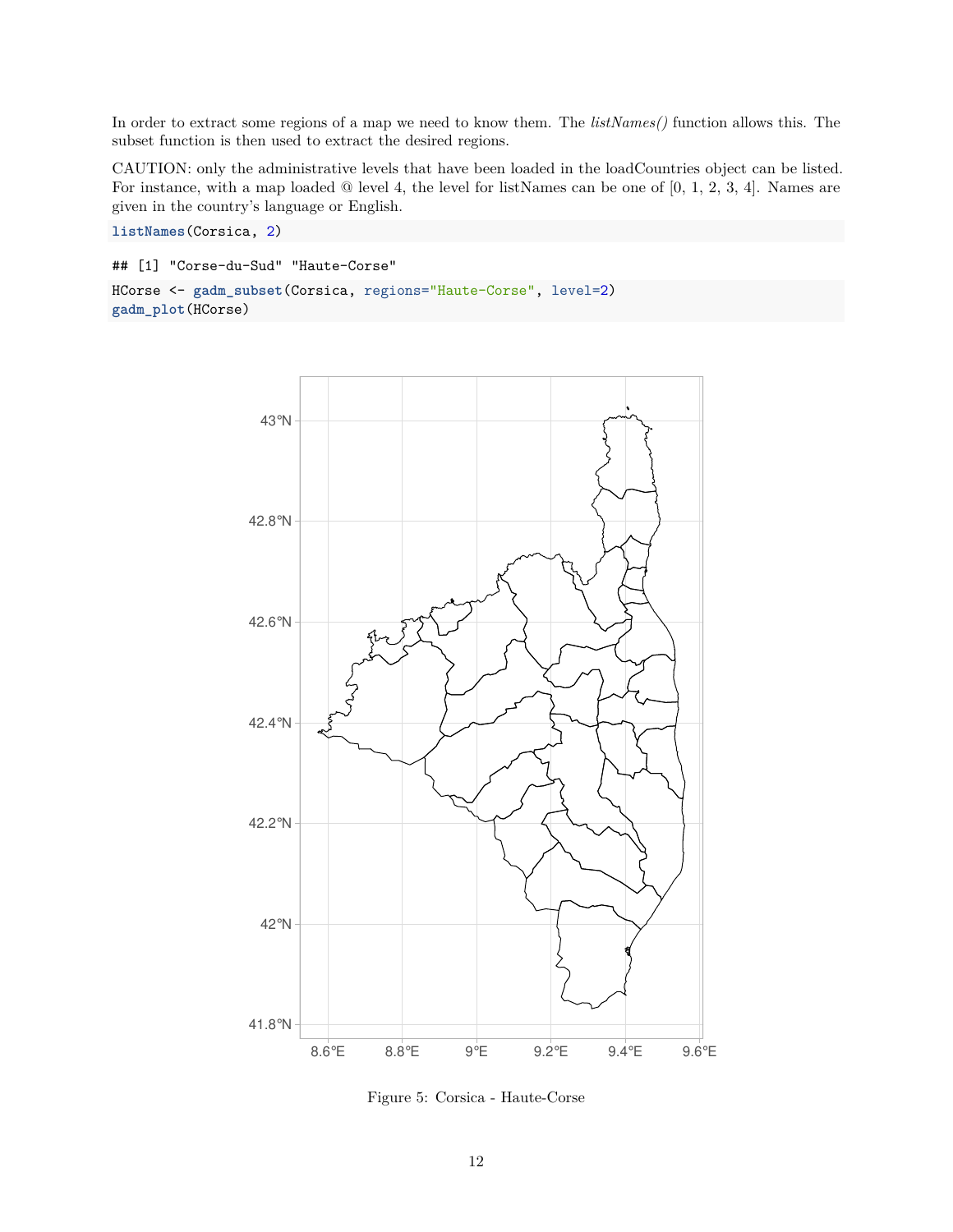## **Merging regions**



UCorse <- **gadm\_union**(Corsica, level=3, type="Arrondissements") **gadm\_plot**(UCorse)

Figure 6: Corsica with districts only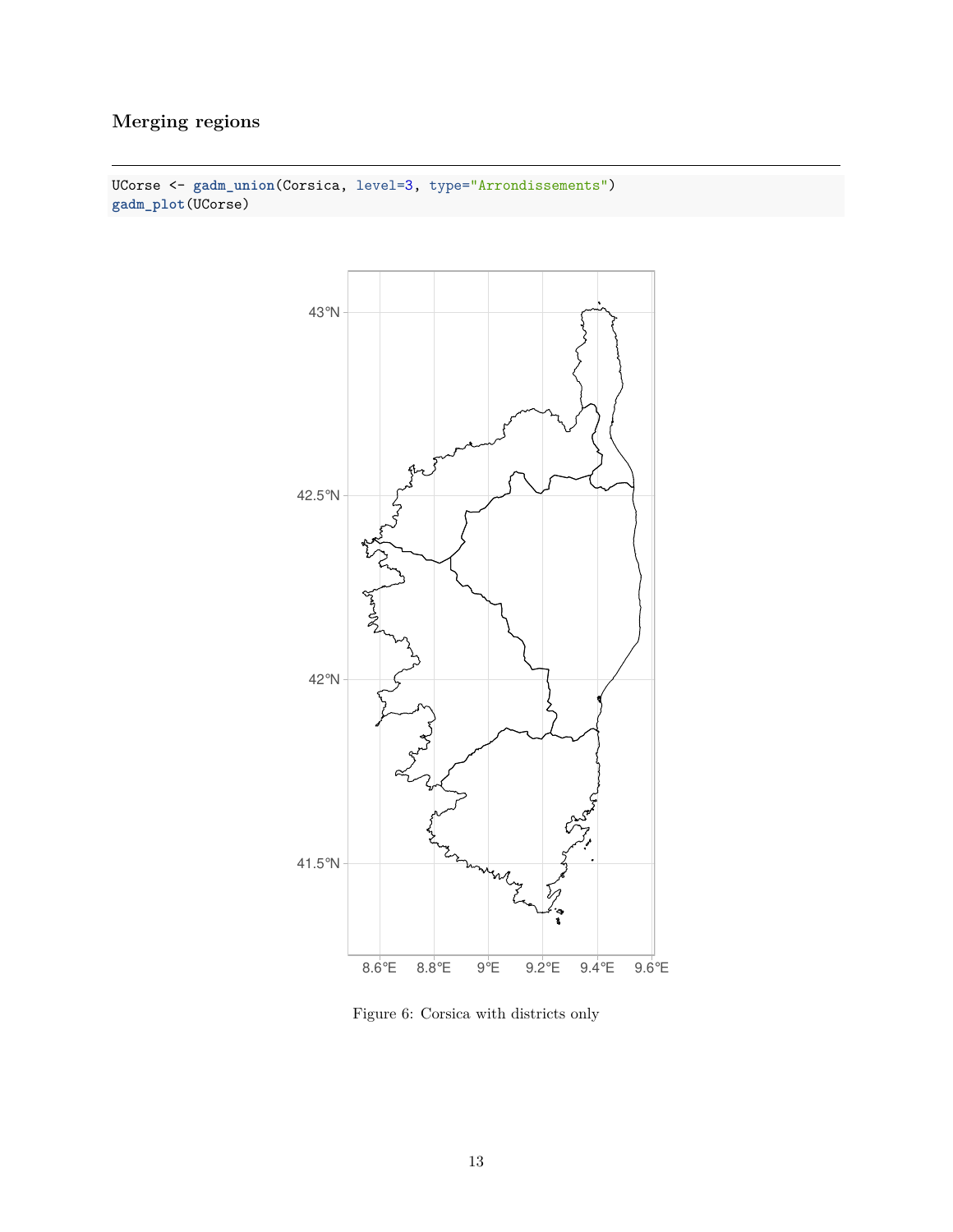#### **Removing regions**

**listNames**(Corsica, 3)

```
## [1] "Ajaccio" "Sartène" "Bastia" "Calvi" "Corte"
Corse_without_Corte <- gadm_remove(Corsica, regions="Corte", 3)
gadm_plot(Corse_without_Corte)
```


Figure 7: Corsica without district of Corte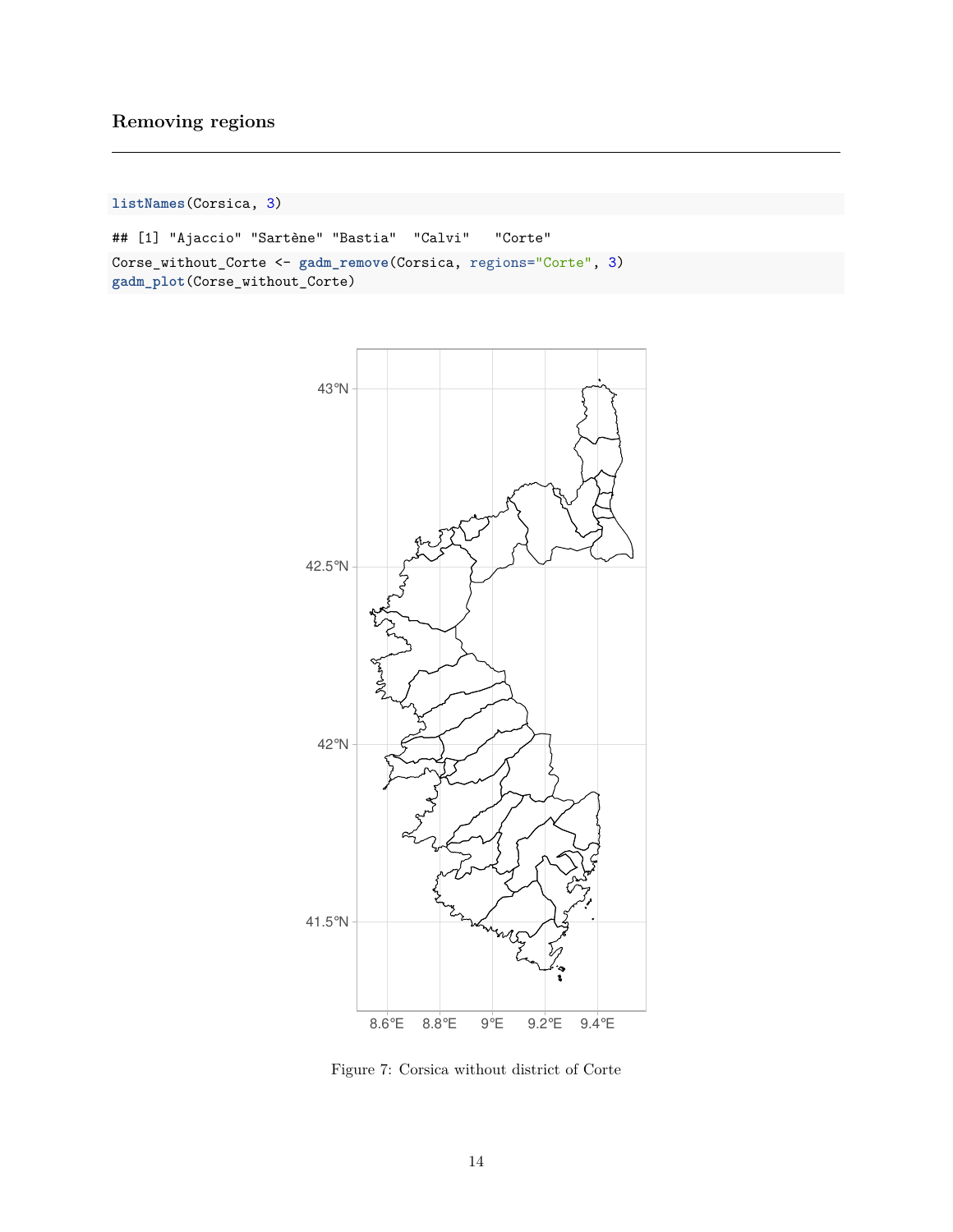#### **Cropping an area**

First get the bounding box of Corsica **gadm\_getBbox**(Corsica)

## xmin ymin xmax ymax ## 8.534306 41.333752 9.560416 43.028194

And now, cropping at ours custom coordinates

STUDY\_AREA <- **gadm\_crop**(Corsica, xmin=9.3, ymin=42.96, xmax=9.566, ymax=43.02819)

## although coordinates are longitude/latitude, st\_intersection assumes that they are planar **gadm\_plot**(STUDY\_AREA)

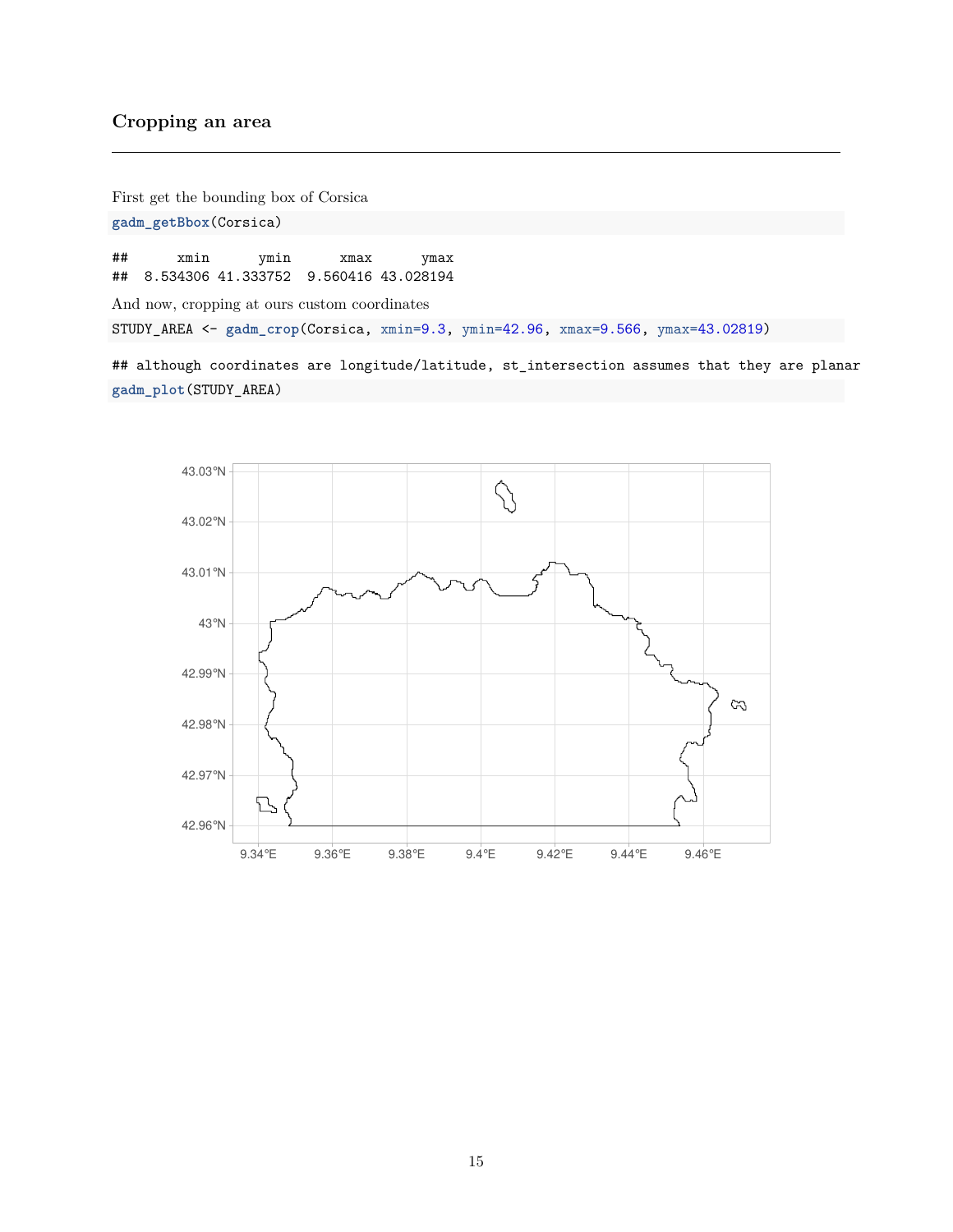```
library(GADMTools)
FJI = gadm_sp_loadCountries("FJI", 1, basefile = "./")
gadm_plot(FJI, title = "Fidji Island with bad coordinates")
```


Figure 8: Fiji Islands, with polygons crossing the Date Line

```
FJI = gadm_longTo360(FJI)
gadm_plot(FJI, title = "Fidji Island with 0 - 360 coordinates")
```


Figure 9: Fiji Islands, with polygons crossing the Date Line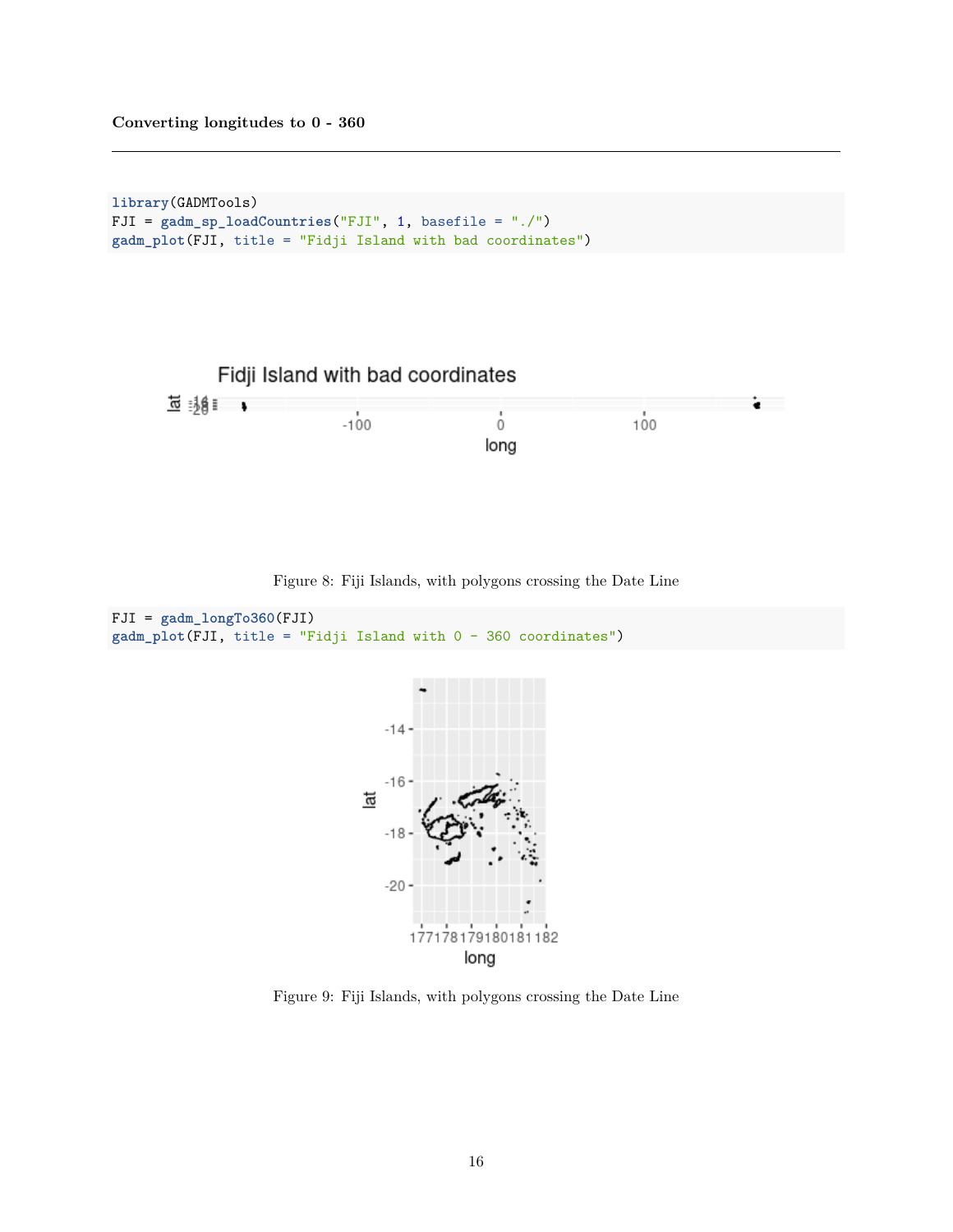**Adding a background image from OpenstreetMap**

```
library(GADMTools)
library(rosm)
FRA = gadm_sp_loadCountries("FRA", 2, basefile = "./")
BRE = gadm_subset(FRA, level=1, regions=c("Bretagne"))
BRE2 <- gadm_getBackground(BRE, "BRE", "osm")
gadm_plot(BRE2, title = "Map of Bretagne (FRANCE)")
```




Figure 10: map of Bretagne with background from OSM  $\textcircled{\textit{}}$  level = 2